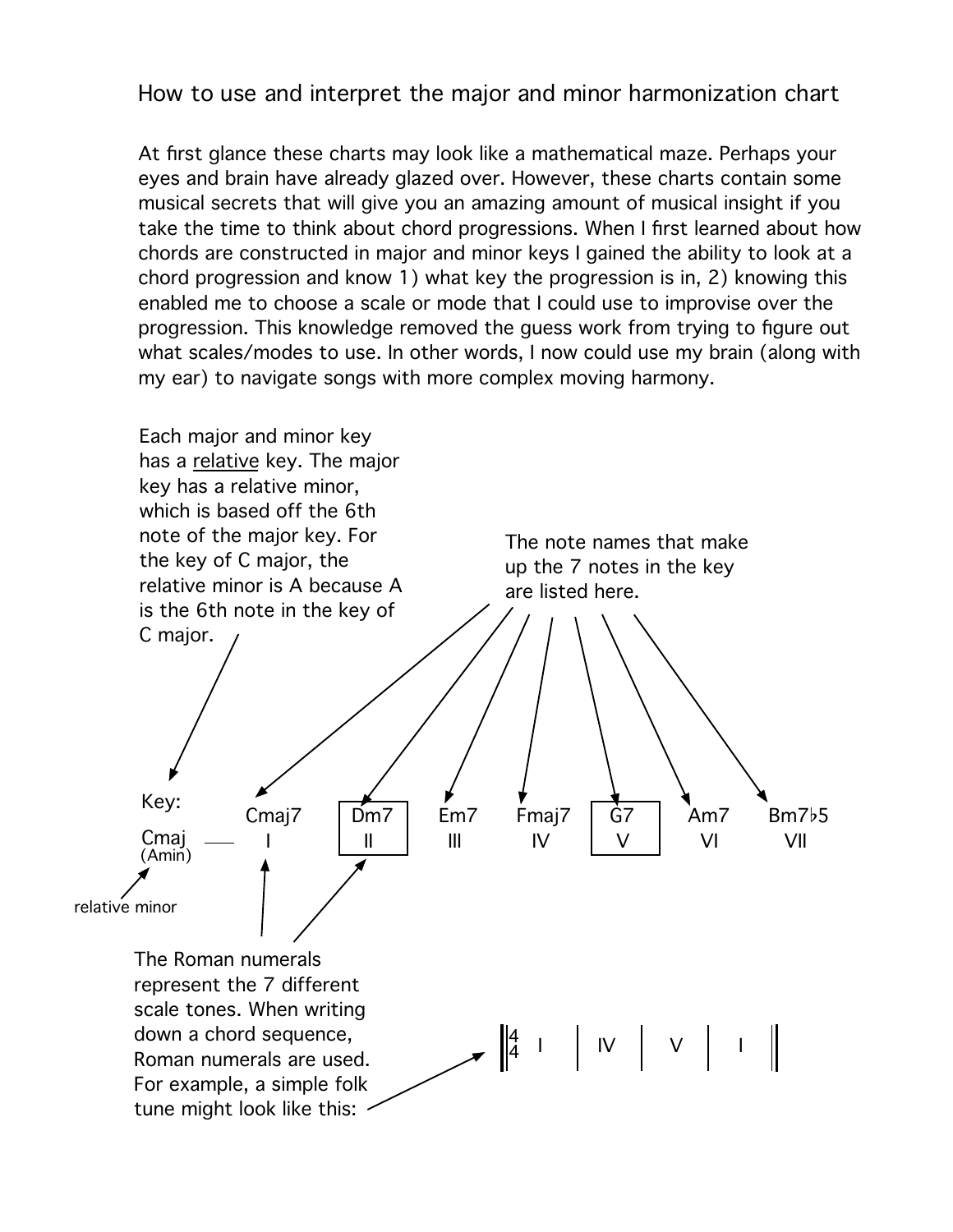Each chord has a specific quality. In the major key there are four different qualities when playing 7th chords: major, minor, dominant, and half-diminished (also known as min7b5).



The chords which have a box around them are on the II and V degrees. In jazz tunes much of the chord movement revolves around sequences of II and V chords in both major and minor keys. (notice that the II and V chords are sightly different in the minor key harmonization.)



Once you learn 1) the sequencial names of the notes in both the major and minor keys, 2) the chord qualities (major, minor, dominant, half-diminished, diminished) which occur on each scale degree, you'll be able to quickly determine the key from which the chords are found! This is huge if you want to improvise over songs that have jazz type chord movement.

Oh yeah, minor keys have a relative key as well, but it is a relative major. (Remember, major keys have a relative minor.)

How to move forward?

1) Learn the names of the notes in the major keys first. Focus on these keys: C, G,

D,  $A$ , E, F,  $B$ b,  $E$ b, and  $A$ b.

2) Learn the chord qualities associated with each scale degree in the major key. The I and IV chords are major. The II, III and VI chords are minor. The V chord is dominant and the VII chord is half-diminished.

3) Learn the names of the notes in the minor keys next. Focus on these keys: D minor, G minor, C minor, and F minor.

4) Learn the chord qualities associated with each scale degree in the minor key. The I and IV chords are minor. The bill and bVI chords are major. The V chord is dominant and the VII chord is fully diminished.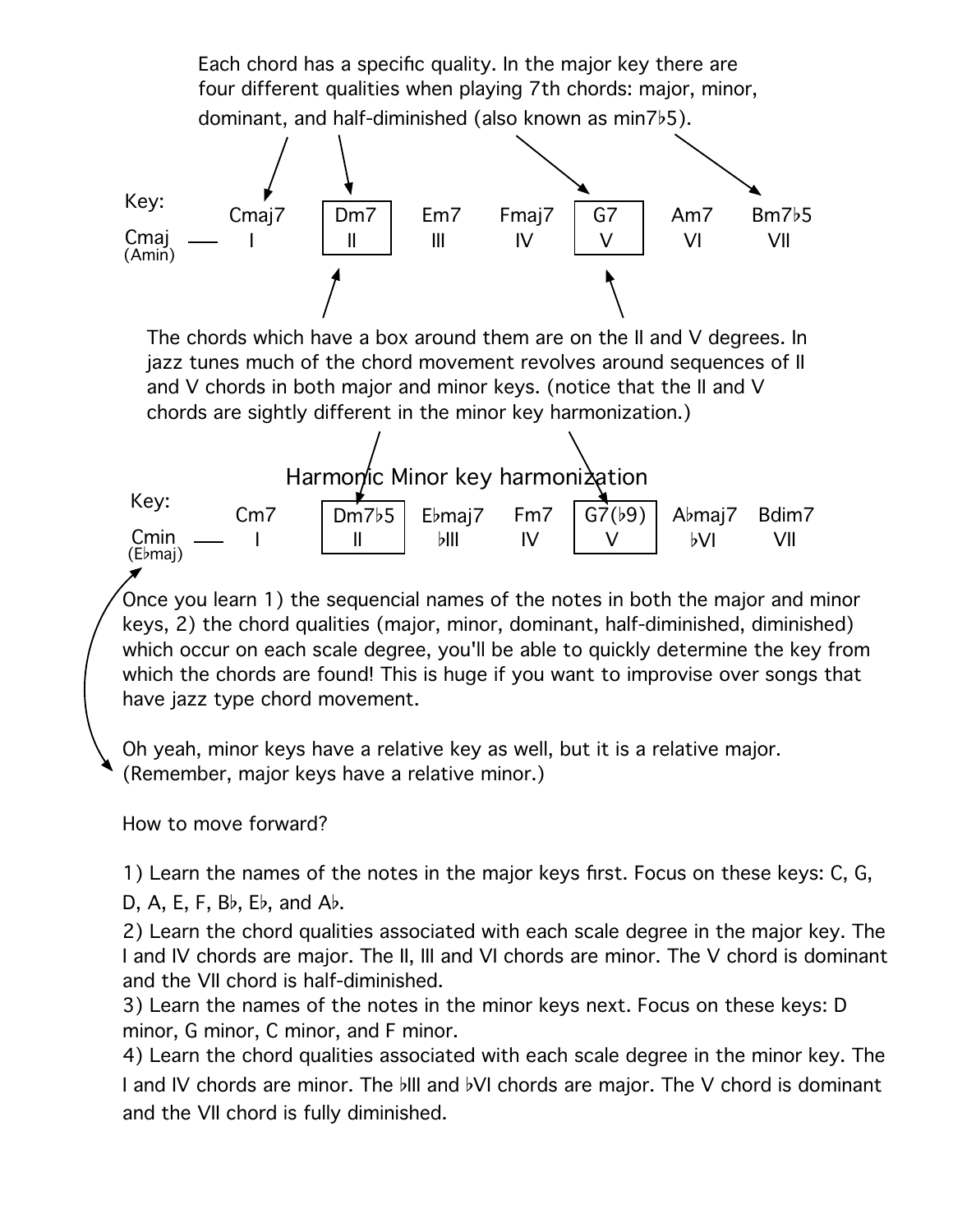|                        | Major key harmonizations: |                     |                      |                     |                |                 |                      |  |  |  |  |  |  |
|------------------------|---------------------------|---------------------|----------------------|---------------------|----------------|-----------------|----------------------|--|--|--|--|--|--|
| Key:<br>Cmaj<br>(Amin) | Cmaj7                     | Dm7<br>$\mathbf{I}$ | Em7<br>$\mathbf{  }$ | Fmaj7<br>IV         | G7<br>V        | Am7<br>VI       | Bm7b5<br>VII         |  |  |  |  |  |  |
| Gmaj                   | Gmaj7                     | Am7                 | Bm7                  | Cmaj7               | D7             | Em7             | F#m7b5               |  |  |  |  |  |  |
| Emin                   |                           | $\mathbf{I}$        | $\parallel$          | IV                  | V              | VI              | VII                  |  |  |  |  |  |  |
| Dmaj                   | Dmaj7                     | Em7                 | F‡m7                 | Gmaj7               | A7             | Bm7             | $C\sharp m7b5$       |  |  |  |  |  |  |
| (Bmin)                 |                           | $\mathbf{I}$        | Ш                    | IV                  | V              | VI              | VII                  |  |  |  |  |  |  |
| Amaj                   | Amaj7                     | Bm7                 | $C\sharp m7$         | Dmaj7               | E7             | F#m7            | $G\sharp m7b5$       |  |  |  |  |  |  |
| $(F\sharp min)$        |                           | $\mathbf{I}$        | Ш                    | IV                  | V              | VI              | VII                  |  |  |  |  |  |  |
| Emaj                   | Emaj7                     | F‡m7                | $G\sharp m7$         | Amaj7               | B7             | $C\sharp m7$    | $D\sharp m7b5$       |  |  |  |  |  |  |
| $(C \sharp min)$       |                           | $\mathbf l$         | $\mathbf{III}$       | IV                  | $\vee$         | VI              | VII                  |  |  |  |  |  |  |
| <b>Bmaj</b>            | Bmaj7                     | C‡m7                | $D\sharp m7$         | Emaj7               | F#7            | $G\sharp m7$    | A# $m$ 7 $b$ 5       |  |  |  |  |  |  |
| $(G\sharp min)$        |                           | $\mathbf{I}$        | $\mathbf{III}$       | IV                  | V              | VI              | VII                  |  |  |  |  |  |  |
| F‡maj                  | F‡maj7                    | G‡m7                | A‡m7                 | Bmaj7               | C#7            | $D\sharp m7$    | $E\text{mm}$ 7 $b$ 5 |  |  |  |  |  |  |
| (D#min)                |                           | $\mathbf{I}$        | Ш                    | IV                  | V              | VI              | VII                  |  |  |  |  |  |  |
| C#maj                  | C‡maj7                    | $D\sharp m7$        | E‡m7                 | F#maj7              | $G\sharp 7$    | $A\sharp m7$    | $B\sharp m7b5$       |  |  |  |  |  |  |
| $(A \sharp min)$       |                           | $\mathbf{I}$        | Ш                    | IV                  | V              | VI              | VII                  |  |  |  |  |  |  |
| Fmaj                   | Fmaj7                     | Gm7                 | Am $7$               | B <sub>b</sub> maj7 | C <sub>7</sub> | Dm <sub>7</sub> | Em7b5                |  |  |  |  |  |  |
| (Dmin)                 |                           | $\mathbf{I}$        | $\mathbf{III}$       | IV                  | V              | VI              | VII                  |  |  |  |  |  |  |
| <b>B</b> bmaj          | Bbmaj7                    | Cm <sub>7</sub>     | Dm7                  | Ebmaj7              | F7             | $Gm$ 7          | Am $7b5$             |  |  |  |  |  |  |
| (Gmin)                 | $\sim$ 1                  | $\mathbf{I}$        | Ш                    | IV                  | V              | VI              | VII                  |  |  |  |  |  |  |
| Ebmaj                  | Ebmaj7                    | Fm7                 | Gm7                  | Abmaj7              | Bb7            | Cm <sub>7</sub> | Dm7b5                |  |  |  |  |  |  |
| (Cmin)                 |                           | $\mathbf{I}$        | III                  | IV                  | V              | VI              | VII                  |  |  |  |  |  |  |
| Abmaj                  | Abmaj7                    | Bbm7                | Cm <sub>7</sub>      | D <sub>b</sub> maj7 | Eb7            | Fm7             | Gm7b5                |  |  |  |  |  |  |
| (Fmin)                 | <b>Contract</b>           | $\mathbf{I}$        | Ш                    | IV                  | V              | VI              | VII                  |  |  |  |  |  |  |
| Dbmaj                  | D <sub>b</sub> maj7       | Ebm7                | Fm7                  | G <sub>b</sub> maj7 | Ab7            | Bbm7            | Cm7b5                |  |  |  |  |  |  |
| (Bbmin)                |                           | $\mathbf{I}$        | Ш                    | IV                  | V              | VI              | VII                  |  |  |  |  |  |  |
| Gbmaj                  | G <sub>b</sub> maj7       | Abm7                | Bbm7                 | $Cb$ maj $7$        | Db7            | Ebm7            | Fm7b5                |  |  |  |  |  |  |
| (Ebmin)                |                           | $\mathbf{I}$        | $\mathbf{III}$       | IV                  | V              | VI              | VII                  |  |  |  |  |  |  |
| C <sub>b</sub> maj     | $Cb$ maj $7$              | $D \flat m7$        | Ebm7                 | Fbmaj7              | Gb7            | Abm7            | Bbm7b5               |  |  |  |  |  |  |
| (Abmin)                | $\blacksquare$            | $\mathbf{I}$        | Ш                    | IV                  | V              | VI              | VII                  |  |  |  |  |  |  |